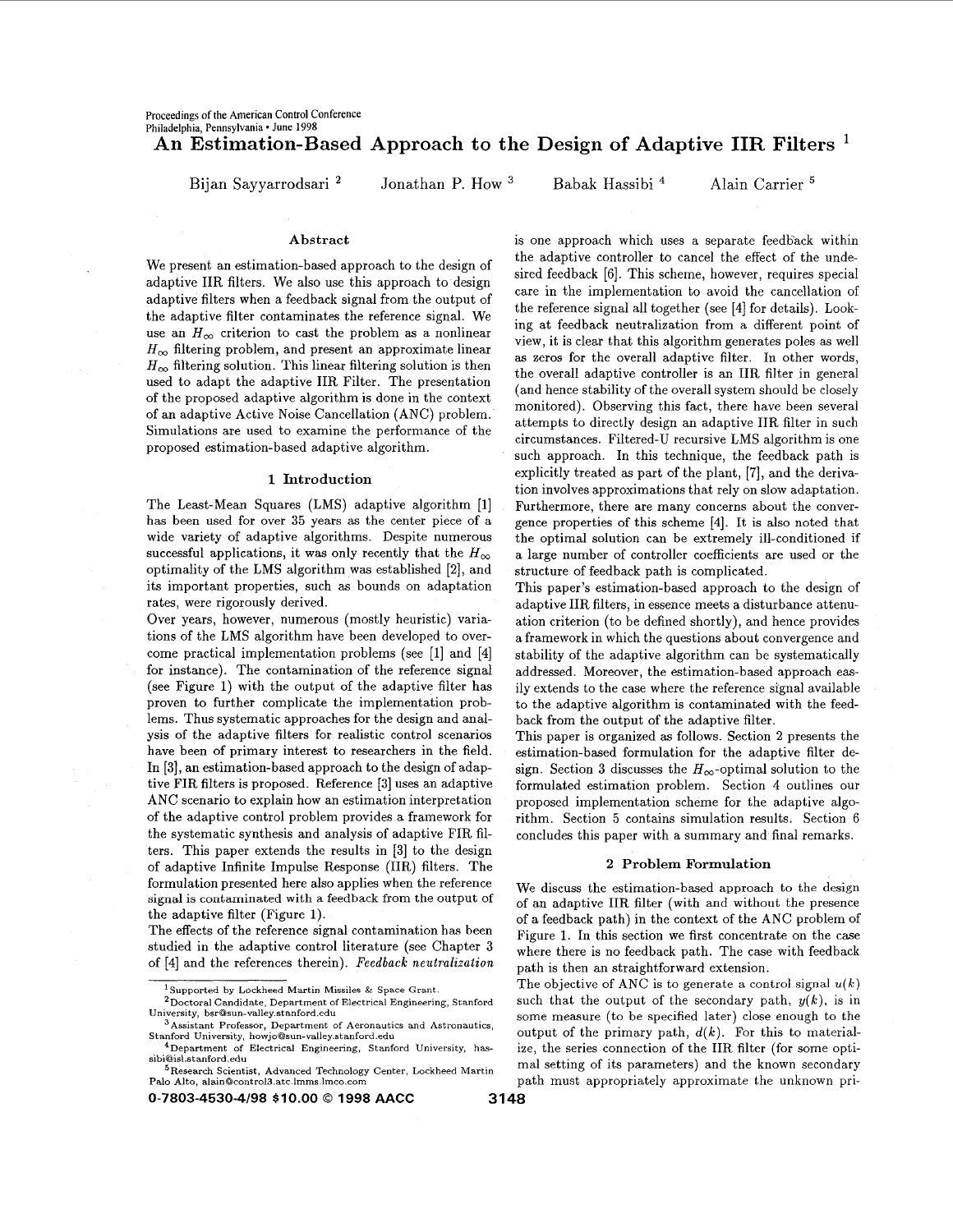

**Fig. 1:** Block Diagram of an ANC Problem With Feedback Contamination of the Reference Signal

mary path. Figure **2** captures this notion. This observation, in our view, is an *estimation interpretation* of the adaptive control problem. Note that **as** long as the outthen it can be treated **as** a component of the measurement disturbance signal,  $V_m(k)$ .

To formalize this observation, we assume a state space model for the IIR filter and the secondary path, and then form an approximate model for the primary path **as** shown in Figure 3. This approximate model is the closest to the **Account Order III A Second Order Tilts** actual primary path for some optimal (but unknown) setting of the filter parameters. Now, the estimation-based approach to the design of an adaptive **IIR** filter is described **as** follows:

- 1. Devise an estimation strategy that recursively improves our estimate of the optimal values of the **IIR**  filter parameters in the approximate model of the primary path (given the available measurement history to be described shortly),
- 2. Set the actual value of the parameters in the adaptive **IIR** filter to the best estimate of the parameters obtained from the estimation strategy.

We now take a closer look at the main signals in Figure 2. Note that  $e(k) = d(k) - y(k) + V_m(k)$ , where

**a)**  $e(k)$  is the available error measurement,

**b)**  $V_m(k)$  is the exogenous disturbance that captures measurement noise, modeling error and initial condition uncertainty for the secondary path,

*c)*  $y(k)$  is a known signal, because (i)  $u(k)$  is exactly known (we directly set the parameters in the IIR filter), and (ii) we assume that  $\theta_0$  (the initial condition for the secondary path) is known'.

The *derived* measured quantity,  $m(k)$  in Figure 3, can now be defined **as** 

$$
m(k) \stackrel{\Delta}{=} e(k) + y(k) = d(k) + V_m(k) \tag{1}
$$

## **2.1 Estimation Problem**

Figure 3 reflects a block diagram representation of the approximate model to the primary path. We assume a where  $m(k)$  should be constructed at each step according



Fig. 2: Estimation Interpretation of the IIR Adaptive Filter **Design in a ANC Problem** 



**Fig. 3: Approximate Model For the Unknown Primary Path (A second order** IIR **filter is shown** 

state space model,  $[A_s(k), B_s(k), C_s(k), D_s(k)]$ , for the replica of the secondary path in Figure **3.** We also define the unknown optimal vector of the **IIR** filter parameters at time *k*.  $\xi_k^T = [W(k)^T \theta(k)^T]$  is then the state vector for the overall system. Note that  $\theta(k)$  captures the dynamics of the replica of the secondary path. The state space representation of the system is then  $W(k) = [ a_0(k) b_1(k) \cdots b_N(k) a_1(k) \cdots a_N(k) ]^T$  to be Fig. 3: Approximate Model For the Unknown Pr<br>second order IIR filter is shown here)<br>state space model,  $[A_s(k), B_s(k), C_s(k), D_s$ <br>replica of the secondary path in Figure 3. W<br> $W(k) = [a_0(k) b_1(k) \cdots b_N(k) a_1(k) \cdots a$ <br>the unknown optimal ve

$$
\frac{\xi_{(k+1)}}{\theta(k+1)} = \frac{F_k}{\begin{bmatrix} I_{(2N+1)\times(2N+1)} & 0 \\ B_s(k)h_k^* & A_s(k) \end{bmatrix}} \begin{bmatrix} W(k) \\ \theta(k) \end{bmatrix} (2)
$$

where

$$
h_k = [x(k) r(k-1) \cdots r(k-N) r(k-1) \cdots r(k-N)]^T
$$

captures the effect of the reference input  $x(\cdot)$ . Note that

$$
r(k) = x(k)a_0(k) + r(k-1)b_1(k) + \cdots + r(k-N)b_N(k),
$$
  
\n
$$
r(-1) = \cdots = r(-N) = 0
$$
\n(3)

and therefore, the system dynamics are *nonlinear* in the **IIR** filter parameters. **For** this system, the *derived* measured output is

$$
m(k) = \left[ \overbrace{D_s(k)h_k^*}^{H_k} C_s(k) \right] \left[ \begin{array}{c} W(k) \\ \theta(k) \end{array} \right] + \mathcal{V}_m(k) \qquad (4)
$$

is also nonlinear in the parameters of the **IIR** filter. Now, define a generic linear combination of the states **as** the to Equation (1). Once again, the measurement equation

**<sup>&#</sup>x27;Note that as long as the effect of the initial condition in the**   $\int f(x)$  (due to an initial condition other than what we assumed) can **be treated as a componenl. of the measurement disturbance.**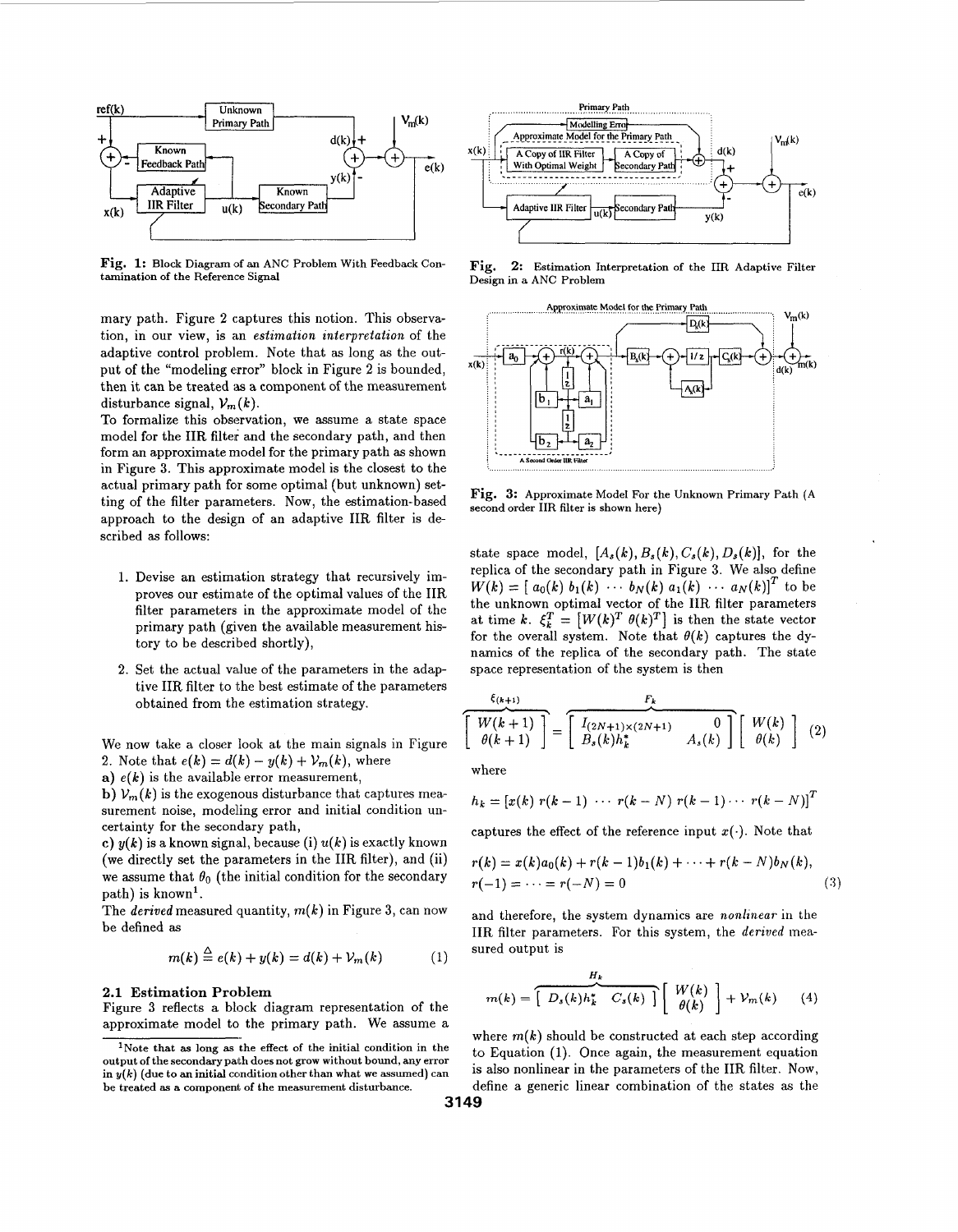desired quantity to be estimated

$$
s(k) = \left[ L_{1,k} L_{2,k} \right] \left[ W(k) \atop \theta(k) \right] \tag{5}
$$

Note that  $m(\cdot) \in \mathbb{R}^{p \times 1}$ ,  $s(\cdot) \in \mathbb{R}^{q \times 1}$ ,  $\theta(\cdot) \in \mathbb{R}^{r \times 1}$ , and  $W(\cdot) \in \mathcal{R}^{(2N+1)\times 1}$ . All matrices are then of appropriate dimensions.

To allow for a simplified solution (see Section **3),** of all choices available for  $L_K$ ,  $L_K = H_k$  is considered here. In principle, any estimation algorithm can now be used to generate  $\hat{s}(k|k) \stackrel{\Delta}{=} \mathcal{F}(m(0), \cdots, m(k))$  (a causal estimate of the desired quantity, *s(k))* such that some *closeness*  criterion is met. This paper focuses on an  $H_{\infty}$  estimation criterion. Here, the main objective is to limit the worst case energy gain from the measurement disturbance and the initial condition uncertainty to the error in a causal estimate of  $s(k)$ . In other words, it is desired to find an  $H_{\infty}$ suboptimal causal estimator  $\hat{s}(k|k) = \mathcal{F}(m(0), \dots, m(k))$ such that

$$
\sup_{\mathcal{V}_m, \xi_0} \frac{\sum_{k=0}^M [s(k) - \hat{s}(k|k)]^* [s(k) - \hat{s}(k|k)]}{\xi_0^* \Pi_0^{-1} \xi_0 + \sum_{k=0}^M \mathcal{V}_m^*(k) \mathcal{V}_m(k)} \leq \gamma^2 \qquad (6)
$$

Note that, in this case

**1.** There is no statistical assumption regarding the measurement disturbance. Therefore, the error in the modeling of the primary path can be easily treated as a component of the measurement disturbance. For large modeling error, however, the performance can be expected to deteriorate.

**2.** A closed form solution to the nonlinear  $H_{\infty}$  estimation problem is not available. To derive a recursion for the filter parameter update, we apply the following approximation: *At each time step, replace the IIR filter parameters in Equation (3) with their best available estimate.* This reduces the problem into a linear  $H_{\infty}$  estimation problem for which a solution similar to that in *[3]* exists2.

## 3  $H_{\infty}$ -Optimal Solution

In this section, we only quote the  $\gamma$ -suboptimal filtering solution for the *linearized*  $H_{\infty}$ -estimation problem [5,8]. The arguments for the optimal value of  $\gamma$  for the solution to the linearized problem and the simplifications that follows are similar to those presented in *[3]* and hence are not repeated here.

## **3.1 y-Suboptimal Finite Horizon Filtering Solution**

**Theorem** *[5]:* Consider the system in Figure **3** and described by Equations *(2)-(5).* Assume that the linearizing approximation discussed in the previous section is applied. A level- $\gamma$  H<sub>∞</sub> filter that achieves (6) exists if, and only if, the matrices  $R_k$  and  $R_{e,k}$  defined by

$$
R_{e,k} = \begin{bmatrix} R_k & 0 \\ 0 & -\gamma^2 I_q \end{bmatrix} + \begin{bmatrix} H_k \\ L_k \end{bmatrix} P_k \begin{bmatrix} H_k^* & L_k^* \end{bmatrix} \tag{7}
$$

have the same inertia for all  $0 \le k \le M$ , where  $P_0 = \Pi_0$ and  $P_k > 0$  satisfies the Riccati recursion

$$
P_{k+1} = F_k P_k F_k^* - K_{p,k} R_{e,k} K_{p,k}^* \tag{8}
$$

where  $K_{p,k} = (F_k P_k \mid H_k^*)$ then the central  $H_{\infty}$  estimator is given by  $L_k^*$  ])  $R_{e,k}^{-1}$ . If this is the case,

$$
\hat{\xi}_{k+1} = F_k \hat{\xi}_k + K_{1,k} \left( m(k) - H_k \hat{\xi}_k \right), \quad \hat{\xi}_0 = 0 \quad (9)
$$

$$
\hat{s}(k|k) = L_k \hat{\xi}_k + (L_k P_k H_k^*) R_{He,k}^{-1} (m(k) - H_k \hat{\xi}_k) \quad (10)
$$

with  $K_{1,k} = (F_k P_k H_k^*) R_{He,k}^{-1}$  and  $R_{He,k} = I_p + H_k P_k H_k^*.$ The optimal value of  $\gamma$  is 1 (see Refs. [2,3]), and for this optimal value the Riccati equation in (8) reduces to  $P_{k+1} = F_k P_k F_K^*$ .

## **3.2 Important Remarks**

**1.** As in the case for the FIR filter design, the estimationbased approach to the design of the adaptive IIR filter requires the solution to only one Riccati equation. Furthermore, the Riccati solution propagates *forward* in time and does not involve any information regarding the future of the system or the reference signal. Thus, the resulting adaptive algorithm is real-time implementable.

**2.** As mentioned in Section 3.1, the Riccati update (for the simplified solution) reduces to a Lyapanov recursion which always generates a positive definite  $P_k$  as long as  $P_0 > 0$ . This eliminates the need for computationally expensive checks for positive definiteness of  $P_k$  at each step. **3.** In general, the solution to an  $H_{\infty}$  filtering problem requires verification of the fact that  $R_k$  and  $R_{\epsilon,k}$  are of the same inertia at each step. This can be a computationally expensive task. Our formulation of the problem eliminates the need for such checks by allowing a definitive answer to the feasibility of  $\gamma = 1$ . This also guarantees that a breakdown in the solution will not happen.

the computational complexity of the estimation based approach is  $O(n^3)$  (in calculating  $F_k P_k F_K^*$ ), where  $n=$  $2N + 1$  (number of IIR filter Parameters)  $+n_{sec-path}$  (the order of the secondary path). The special structure of  $F_k$ however reduces the computational complexity involved to  $O(n_{sec-path}^3)$ . This can be a substantial reduction in the computation when  $2N + 1$  is large compared to  $n_{sec-path}$ . **4.** With no need to **verify the solutions at each step,** 

## **4 Estimation-Based Adaptive Algorithm**

In this section, we use three sets of variables to describe the adaptive algorithm, (i)  $W(k)$  and  $\theta(k)$  (best estimate

**<sup>2</sup>As Figure 3 suggests,** *feedback* **is an integral part of an** IIR **filter structure. The discussion in Section 2.1 showed that this feedback results in the nonlinearity in the system dynamics. The same holds true when a feedback path exists such that the reference signal is contaminated by the output of the adaptive filter itself (Figure 1).**  Our **treatment of the nonlinearity in the case of an** IIR **filter, i.e. replacing the** IIR **filter parameters in Equation (3) with their best available estimates, carries over to the case where such a feedback Path exists.**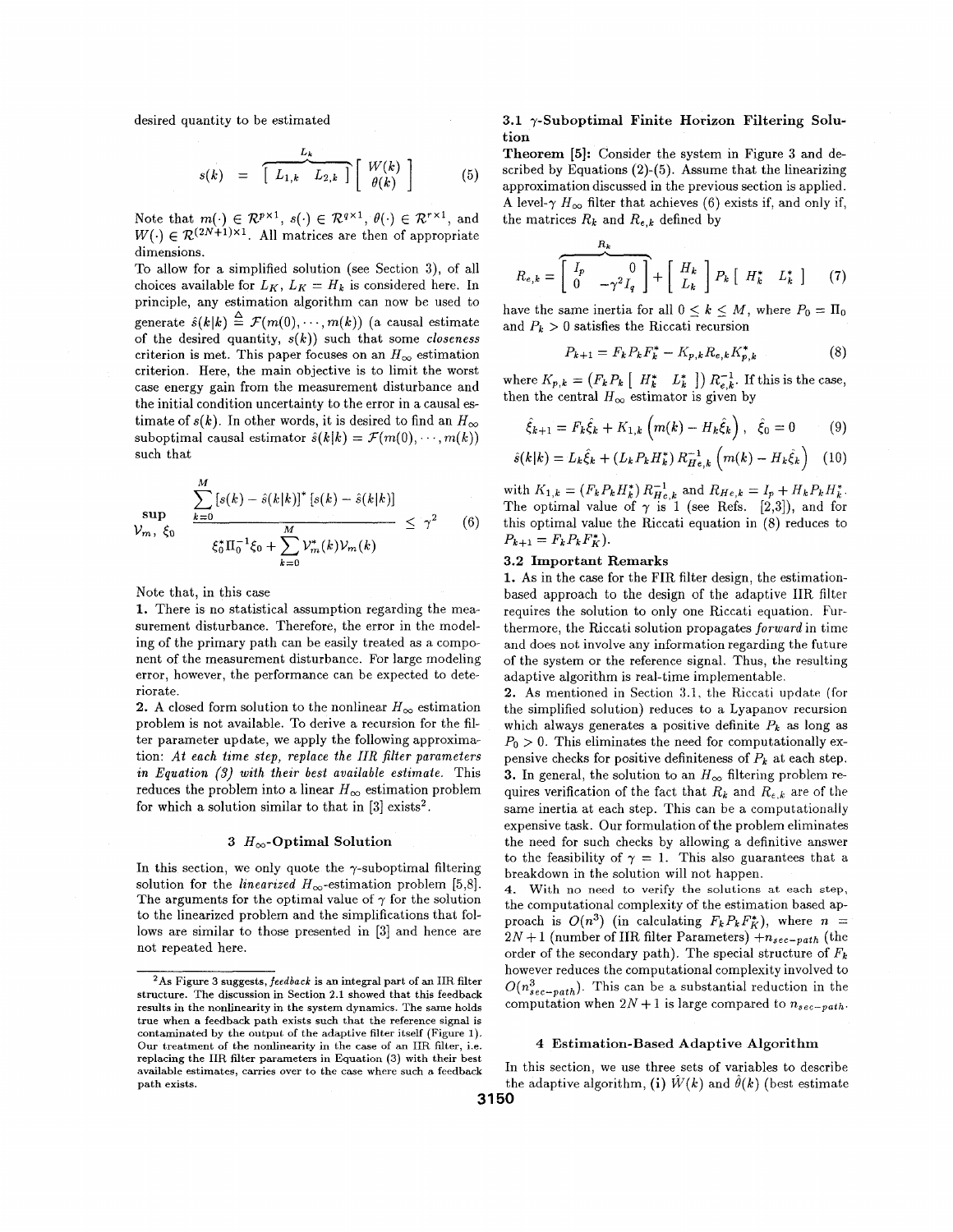of the state at time *k*), (ii)  $\theta_{actual}$ ,  $u(k) \stackrel{\Delta}{=} h^* \hat{W}(k)$ ,  $u(k)$ . and  $d(k)$  (the actual value of the variables), and  $(iii)$  adaptive algorithm's internal copy of a variable (referred to with subscript **"copy").** See **[3]** for a detailed description of these variables. We outline the implementation algorithm **as** follows:

1. Start with  $\hat{W}(0) = \hat{W}_0$ ,  $\hat{\theta}(0) = \hat{\theta}_0$  as the best initial guess for the state vector in the approximate model of the primary path. Assume that the IIR filter starts with  $r(-1) = \cdots = r(-N) = 0$ . Also consider  $\theta_{actual}(0) = \theta_{actual,0}$ , while the adaptive algorithm assumes that  $\theta_{copy}(0) = \theta_{copy,0}$ . Furthermore,  $d(0)$  is the initial output of the primary path. Then, for  $0 \lt k \lt 1$ *M(finite horizon):* 

**2.** Form  $h_k$  (with the available estimate of the parameter vector  $\hat{W}(k)$ ),

**3.** Form the control signal  $u(k) = h_k^* \hat{W}(k)$ ,

**4.** Apply the control signal to the secondary path. The actual output and the new state vector have dynamics

$$
\theta_{actual}(k+1) = A_s(k)\theta_{actual}(k) + B_s(k)u(k)
$$
  

$$
y(k) = C_s(k)\theta_{actual}(k) + D_s(k)u(k)
$$
 (11)

*5.* Propagate the internal copy of the state vector and the output of the secondary path as

$$
\theta_{copy}(k+1) = A_s(k)\theta_{copy}(k) + B_s(k)u(k)
$$
  

$$
y_{copy}(k) = C_s(k)\theta_{copy}(k) + D_s(k)u(k)
$$
 (12)

6. Form the *derived* measurement, *m(k),* using the direct measurement  $e(k)$  and the copy of the output of the secondary path  $m(k) = e(k) + y_{\text{copy}}(k)$ . Note that  $e(k)$  is the error measured after the control signal *u(k)* is applied.

**7.** Use the  $H_{\infty}$ -optimal estimator's state update, Equations (9), to find the  $H_{\infty}$ -optimal estimate of the optimal IIR filter parameters in Figure 3 (i.e.  $\hat{W}(k+1)$ ). Note that  $\hat{\theta}(k+1)$  should also be stored for the next estimation update.

8. If  $k \leq M$ , go to 2.

The example in the following section indicates that this algorithm performs well. We are currently investigating the impact of the use of  $y_{copy}$  in this algorithm.

#### *5* **Simulation**

This section examines the performance of the adaptive algorithm described in Section 4. For the simulations in this section, second order systems,  $P(z)$  = (with different damping ratios and resonance frequencies) are used as primary and secondary paths. The primary path is unknown to the adaptive algorithm. We use a second order adaptive IIR filter (and hence the parameter vector for the **IIIl** filter is of length *5).* We examine out feedback contamination. For the feedback path anis used. A multi-tone signal,  $x(k) = \sum_{i=1}^{3} 10 \sin(2\pi f_i k \Delta t)$ (where  $f_1 = 3.0$ ,  $f_2 = 4.5$ , and  $f_3 = 15$  Hz), is used as the reference signal. As measurement noise,  $V_m(k)$ , we  $\frac{z-0.3}{(z+0.4-j0.8)(z+0.4+j0.8)}$ , and  $S(z) = \frac{z-0.3}{(z+0.65-j0.7)(z+0.65+j0.7)}$ **the** performance **of the adaptive IIR filter with and with**other second order system,  $F(z) = \frac{z-0.3}{(z+0.2-j0.75)(z+0.2+j0.75)}$ ,  $r(z) = \frac{1}{(z+0.2-j0.75)(z+0.2+j0.75)}$ 

use a zero mean, normally distributed random variable with variance 0.01. Furthermore,  $\Delta t = 0.01$  seconds and  $P_0 = 0.05I$ .

Figure **4** captures the performance of the adaptive IIR filter with the multi-tone reference signal described above when no feedback contamination exists. The error plot indicates an effective cancellation of the output of the primary path in roughly 1.5 seconds. Figure 5 clearly indicates that the existence of a feedback path from the output of the adaptive filter to the reference signal, results in a slower convergence of the adaptive IIR filter. Nevertheless, the adaptive filter successfully reduces the error in noise cancellation.

## **6 Conclusion**

We have introduced a systematic, estimation-based approach to the design of adaptive IIR filters. This work extends our previous results in **131** (where an estimationbased approach to the design of FIR filters is introduced). We have also proposed an appropriate framework in which an IIR (as well as an FIR) filter can be designed when the reference signal is contaminated by a feedback from the output of the adaptive filter. The proposed algorithm uses an  $H_{\infty}$  filtering solution to limit the worst case energy gain from the measurement disturbance and initial condition uncertainty to the residual error energy. We have shown that this worst case energy gain is unity, and have exploited the structure of the formulation to simplify the filtering solution.

In our view, the proposed formulation in this paper provides an appropriate framework for robustness studies of adaptive filters. Furthermore, systematic optimization of the filter parameters (such **as** the order of the IIR filter) may be investigated.

## **Appendix A: Adaptive IIR Filter Design When Feedback Contamination Exists**

Figure 6 reflects the block diagram for an approximate model of the primary path when a feedback path from the output of the IIR filter to its input exists. The derivation of an adaptive IIR filter in this case paralles that in Sections 2 and **3.** Therefore, only the state space representation of this approximate model is outlined here:

$$
\frac{\binom{K(k+1)}{W(k+1)}}{\varphi(k+1)} = \left[\begin{array}{cc} I_{(2N+1)\times(2N+1)} & 0 & 0 \\ B_s(k)h_k^* & A_s(k) & 0 \\ B_f(k)h_k^* & 0 & A_f(k) \end{array}\right] \left[\begin{array}{c} W(k) \\ \theta(k) \\ \varphi(k) \end{array}\right]
$$

where  $\varphi(k)$  is the state vector for the feedback path, and  $h_k$  and  $W(k)$  are the same as in Section 2.1. Note that

$$
x(k) = ref(k) + D_f(k)h^*(k)W(k) + C_f(k)\varphi(k),
$$
  
\n
$$
r(k) = a_0x(k) + b_1r(k-1) + \cdots + b_Nr(k-N),
$$
  
\n
$$
r(-1) = \cdots = r(-N) = 0
$$

where the *contamination* of the reference signal with the feedback from the output of the adaptive filter is evident.